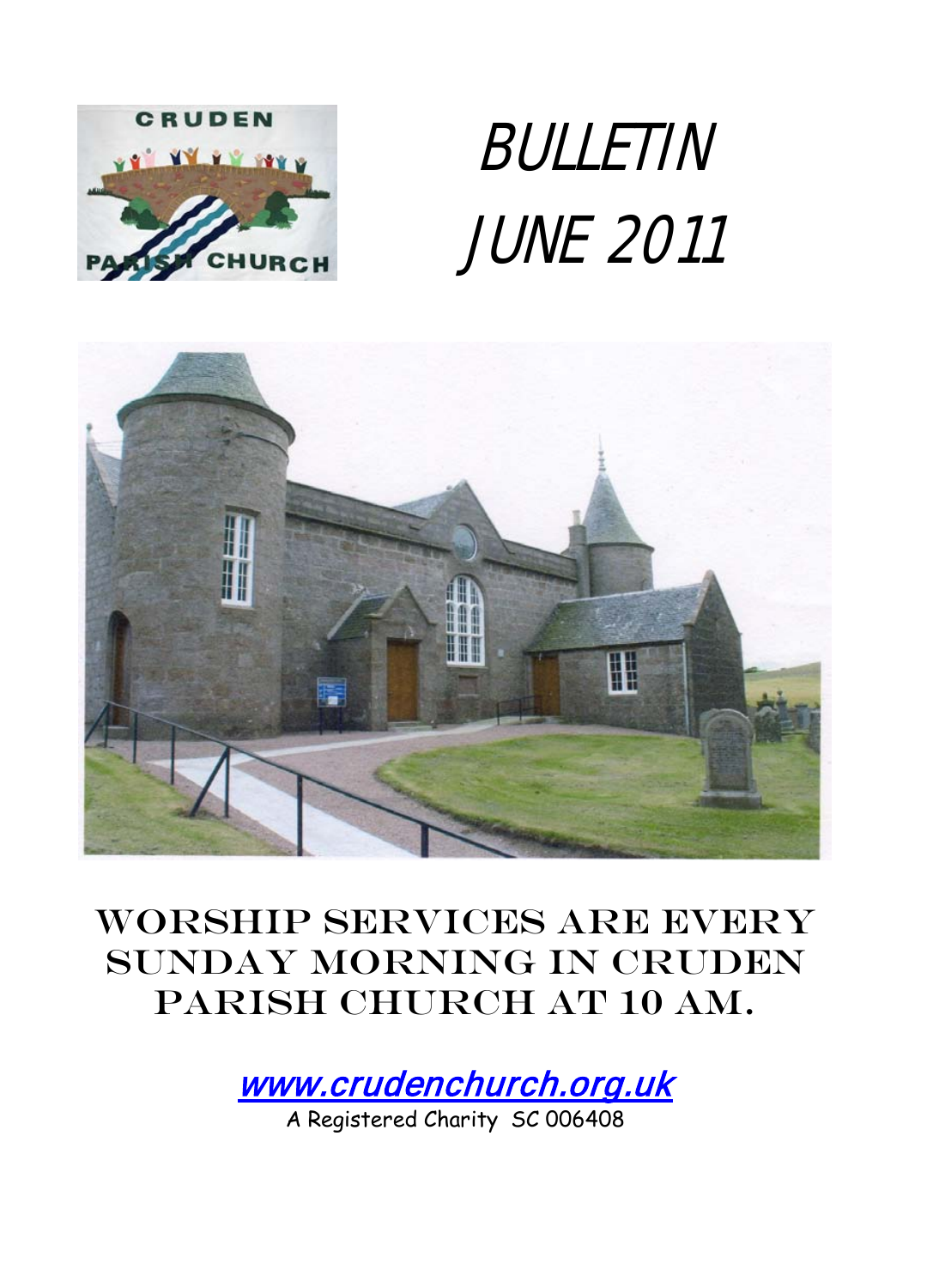

# **SUMMER 2011**

Worship services will continue every Sunday morning in Cruden Parish Church at 10 am and will be conducted by the minister.

| June            |  |                                                                                                      |                   |      |
|-----------------|--|------------------------------------------------------------------------------------------------------|-------------------|------|
| Thursday 2nd    |  | : Guild Senior Citizens' Outing                                                                      |                   |      |
| Sunday 12th     |  | Sacrament of Baptism during the morning service                                                      |                   |      |
| Saturday 18th   |  | Congregational Walk leaving Hatton Hall at 8 am<br>Spectacular Deeside – Hill of Fare Circular       |                   |      |
| July            |  |                                                                                                      |                   |      |
| Sunday 17th     |  | : Congregational Walk leaving the hall at 11.30 am<br>Buchan Beach – A Sandy Walk from St Combs      |                   |      |
| <b>August</b>   |  |                                                                                                      |                   |      |
| Saturday 20th   |  | : Congregational Walk leaving Hatton Hall at 8 am<br>Angus Glens – Walking along the Minister's Path |                   |      |
| Monday $22nd$ : |  | : Kirk Session                                                                                       | $7.30 \text{ pm}$ | Hall |

The Social Committee intend to resume the monthly Coffee and Chat mornings on Wednesday 7 September. Remember to keep the first Wednesday mornings of the winter months free.

THE NEXT ISSUE OF THE BULLETIN WILL COME OUT ON **28 August**. Copy for inclusion to be handed in to the Manse as soon as possible.

# **PARISH REGISTER**

\*(denotes church member)

## **DEATH**

\*Mrs Sarah Thom, 17 Rowan Terrace, Hatton.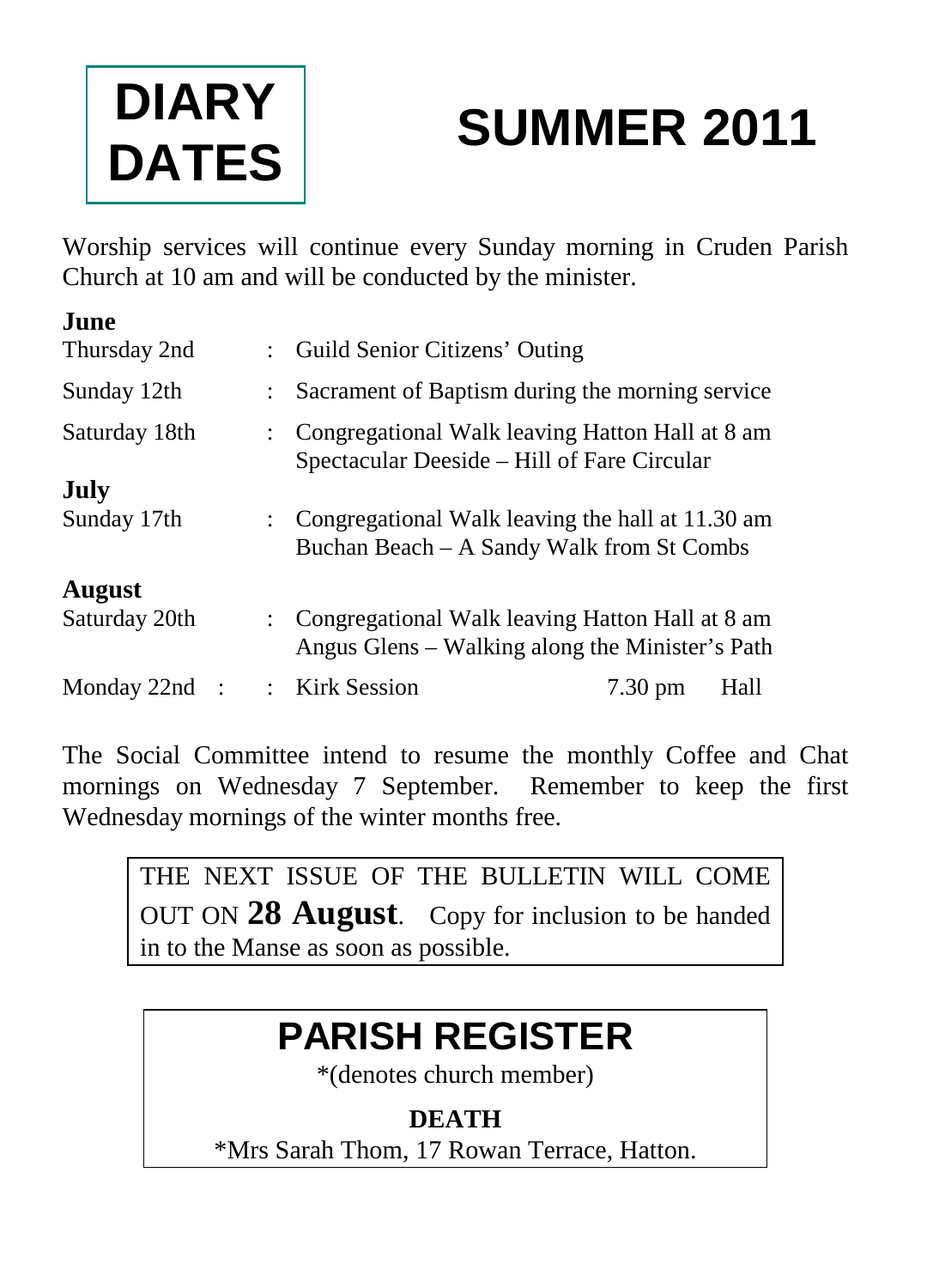# FROM THE MINISTER 25 MAY 2011

#### Dear Friends

#### **West Church**

One or two people have been asking me what progress has been made with regard to the West Church. Our application for outline planning permission has reached the stage where a Section 50 Agreement has to be signed. This is being negotiated with Aberdeenshire Council by the Law Department of the Church and is taking longer than expected. Once completed the planning permission should be granted and we can move on to the next stage of placing the site on the market.

#### **Old Church**

We have just heard from both the General Trustees and Scottish Churches Architectural Trust that they are unwilling to approve grants at this stage. Both share a concern about the cost of repairs that we are seeking to tackle. We have been recommended to appoint a conservation architect to produce a phased scheme of repairs to be completed as funds are available. As yet we have had no time to consider this failure to get grants from these two bodies. No doubt, by the time the September Bulletin is issued, I will be able to give you an update on what steps we have decided to take.

### **Fund Raising**

Since work has to be done, fundraising must continue. You will see on a later page details of two of the fundraising efforts. Also, in September there will be a Gourmet Roup and at the end of the month my wife and I will do a sponsored walk – the mere 96 miles of the West Highland Way. Elders will be given sponsored forms to enlist sponsors and I hope you will give us your support. Finally we possess a collection of 18th and 19th century Communion Tokens which are going to be attractively packaged and made available for purchase. Other fundraising plans are currently being hatched and you will hear about them in due course. I cannot stress enough how much we need the support of each and every member.

Your friend and minister

Rodge Neilson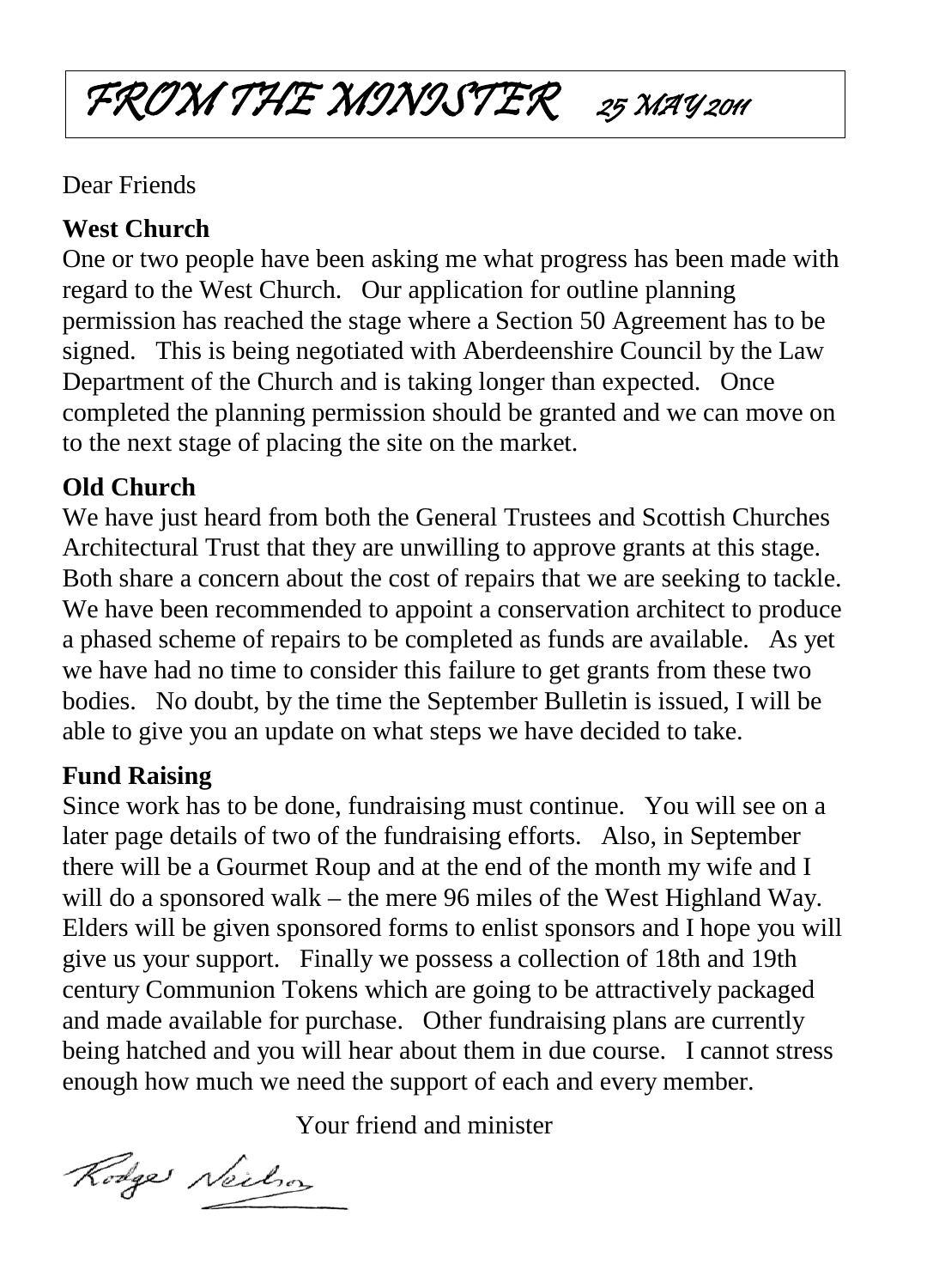

#### JuNE

to **Mr James Morrice, 6 Kinmundy Walk, Peterhead and Mr Albert Mee, 9 Hatton Farm Gardens, Hatton** who will be celebrating their 80th Birthdays.

to **Mr & Mrs W Chalmers, 3 Chapelhill Road, Ellon** who will be celebrating their Golden Wedding.

to **Mr & Mrs A Morrison, Nosirrom, 1 Hobshill Place, Hatton** who will be celebrating their Silver Wedding.

## JuLY

to **Mr & Mrs G Morris, Mossgiel, Hatton** who will be celebrating their Diamond Wedding.

to **Mr & Mrs Smith 128 Prunier Drive, Peterhead** who will be celebrating their Ruby Wedding.

#### **AUGUST**

to **Mr & Mrs N Smith, Fernlea, Hatton** who will be celebrating their Golden Wedding.



The hymns sung during the summer will be from Combined Mission Praise.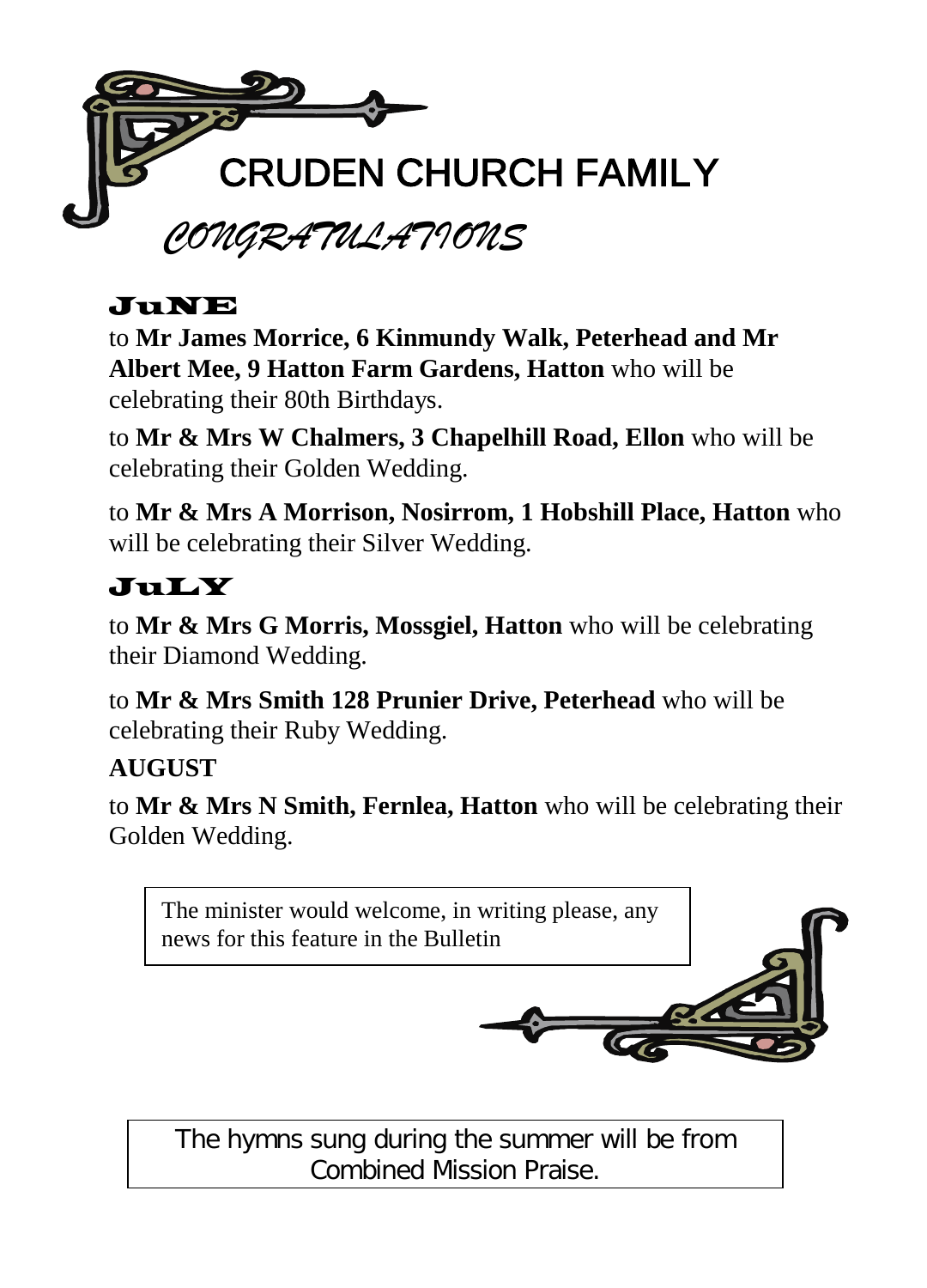

When we counted the money collected from the 'House to House' during Christian Aid Week the total counted was £2,835.80.

|                    | making a total of $\text{\pounds}3,523.20$ |         |
|--------------------|--------------------------------------------|---------|
|                    | Other donations                            | £200.15 |
|                    | Sunday Brunch                              | £126.25 |
| To this we can add | <b>Buttery Morning</b>                     | £361.00 |
|                    |                                            |         |

Further donations are still to be received so this total will be added to.

Once again we are delighted to say thank you to all who have worked hard and to those who have supported this fundraising,

- Wilma Moir who organised the Buttery Morning and the after church Brunch.
- Rosemary Reid who organised the house-to-house collection in Hatton.
- Mary Bratton who organised the house-to-house collection in Cruden Bay.
- our Christian Aid Organiser, Rosemary Pittendrigh, who organised the count.
- those who helped with the 'House to House' collection;
- those who came along on Friday evening to help with the count;
- those who supported the buttery morning, being there, helping with the serving, giving and buying of raffle prizes;
- those who stopped off after the service to enjoy the Christian Aid brunch in the Hall and those who made it possible
- those who over the year collect coins in jars/boxes/bags etc.



The figure raised shows that the parish of Cruden continues to support and help the poor and needy of today's world. This amount of money will make a great difference to the lives of many people giving them a chance to enjoy a better life.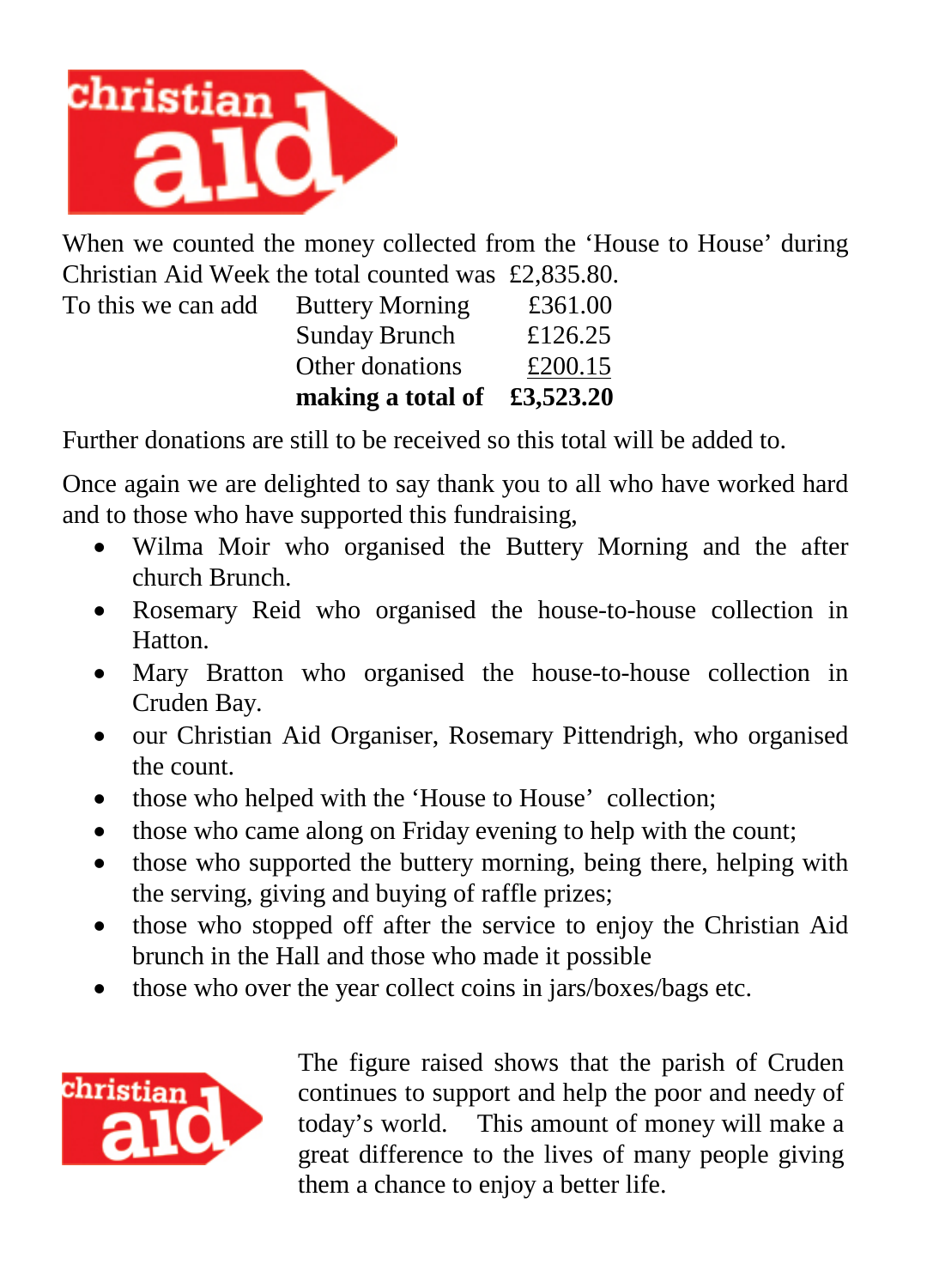# **CHURCH WALKS**

#### **APRIL The Guild and Walking Group Sponsored Walk Aden Park to Nareshowe, Sunday 17 April**

In beautiful sunshine our group of 21 set off from the play area in Aden Park, past the lake and onto the Buchan Line walkway. With Mary, Rosemary and Amber as our pacesetters, we soon passed the ruins of Deer Abbey and reached Bridgend where we were given a brief history of the disharmony between the neighbouring lairds of Pitfour and Aden, resulting in the irregular parapet walls of the bridge.

In the village of Old Deer a drinks stop (by the dogs only) enabled the group to catch up and we swung round past Deer Parish Church onto the Stuartfield road. Safely off the road just below the twin lodges, we had a grandstand view of the cavalcade of vintage tractors as they rolled past on their charity run through the Buchan villages towards Fetterangus. The 1930s and 1940s International Farmall tractors were the oldest in the parade of 85 and were waved past enthusiastically, as were the familiar and robust Fergies and John Deeres.

Back in Aden Park, we followed the bridle path to Hareshowe and onto the car park. While the rest of us headed off to the Happy Plant for tea, young Oliver had enough energy to rope in his grandparents for further football practice!

# **MAY Kincardine O'Neil Dess Waterfall Aboyne - Saturday 7 May**

We shuttled one car to Aboyne before setting off from the car park at Kincardine O'Neil, up past the Episcopal Church on Pitmurchie Road and along a grassy track through open woodlands to Westerton Farm and steading.

An undulating track, along a zigzag route following the waymarked posts in Dess Wood, took us to the waterfall, described as a hidden gem in the Deeside crown. Liz had hoped to have a refreshing paddle in the tumbling waters but given that we were high on the opposite bank and behind a retaining safety fence this could not be achieved!



Orange tipped butterflies flitting among the bluebells caught our attention as we continued along the rough track bed of the railway just beyond Dess Station. Across the A93 at The White Cottage we headed for Belwade Farm before finishing by picking up the

route of the Old Deeside Road, the 200 year old highway in the days of horse and cart. Straight as an arrow for 1% miles the old hill road, now overgrown with turf and whins, is used by sheep and cattle as part of their grazing. A Jacobs ram with splendid forward-pointing horns initially stood his ground on the track but thankfully moved off as we approached.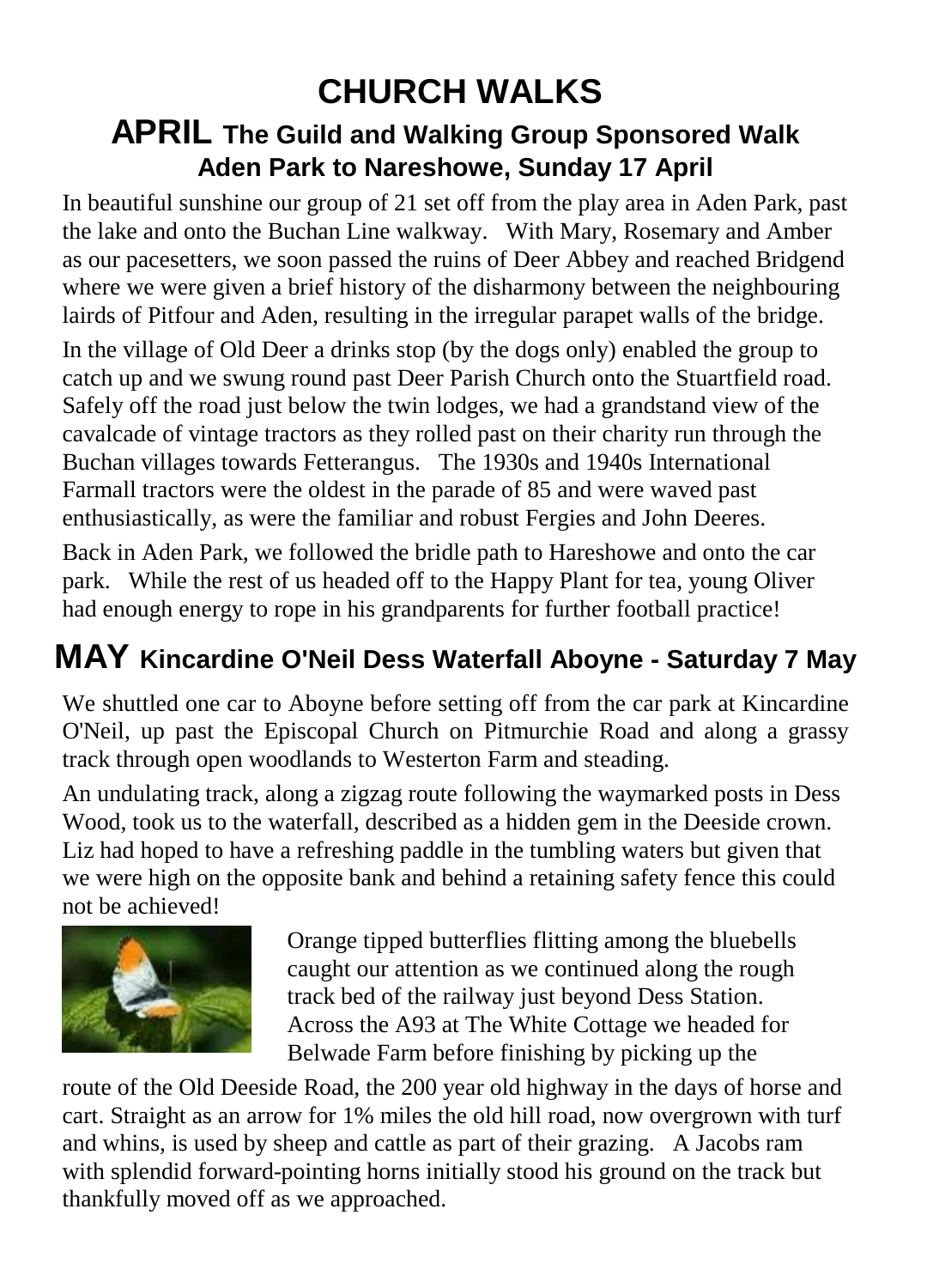Back in Aboyne we reunited with Marilyn and Muriel who had taken a jaunt to Ballater for a walk there. We headed back to Banchory and the bustling Raemoir Garden Centre far coffee before heading home.

Our June walk is on Saturday 18th to Hill of Fare, near Banchory, and we are hoping to have the same excellent turnout and weather then.

*Margaret Wisely*

# **CRUDEN GUILD**

#### **MONDAY 28 MARCH SCOTLAND'S MOUNTAINS**

Once again this meeting was well attended, even though it was Easter Monday, and many people were on holiday. After the opening hymn and prayer, Rosemary welcomed our speaker for the evening, Mr George Cruickshank, an avid hill walker, who gave a wonderful pictorial presentation of several of his favourite routes on the mountains. This was enjoyed by all, and of course helped to remind us, of how fortunate we are to live in a country with such spectacularly beautiful scenery.

#### **MONDAY APRIL 25 AGM and THE GALAPAGOS ISLANDS.**

Rosemary welcomed all members to another well attended meeting, the last in the session. The AGM took place, and the new committee was selected.

Rosemary Pittendrigh, Shonah Taylor, Mary McNaughtan,

Kathleen Craig, Lorraine Neilson and Beatrice Fawkes.

Irene Will decided to stand down this year and Rosemary thanked her for her many years of service on the committee.

After the business was concluded, she then handed over to Rodger, who proceeded to take us on a journey to the Galapagos Islands, and share with us all, his love of birds and animals. His presentation was both interesting and amusing.



A welcome buffet and refreshments was provided. Rosemary wished everyone a safe journey home, and reminded all members of the forthcoming Senior Citizen's Outing on Thursday 2 June.

The new session of the Guild will commence on Monday 26 September in the church hall. All members and guests are welcome.

*Lorraine Neilson*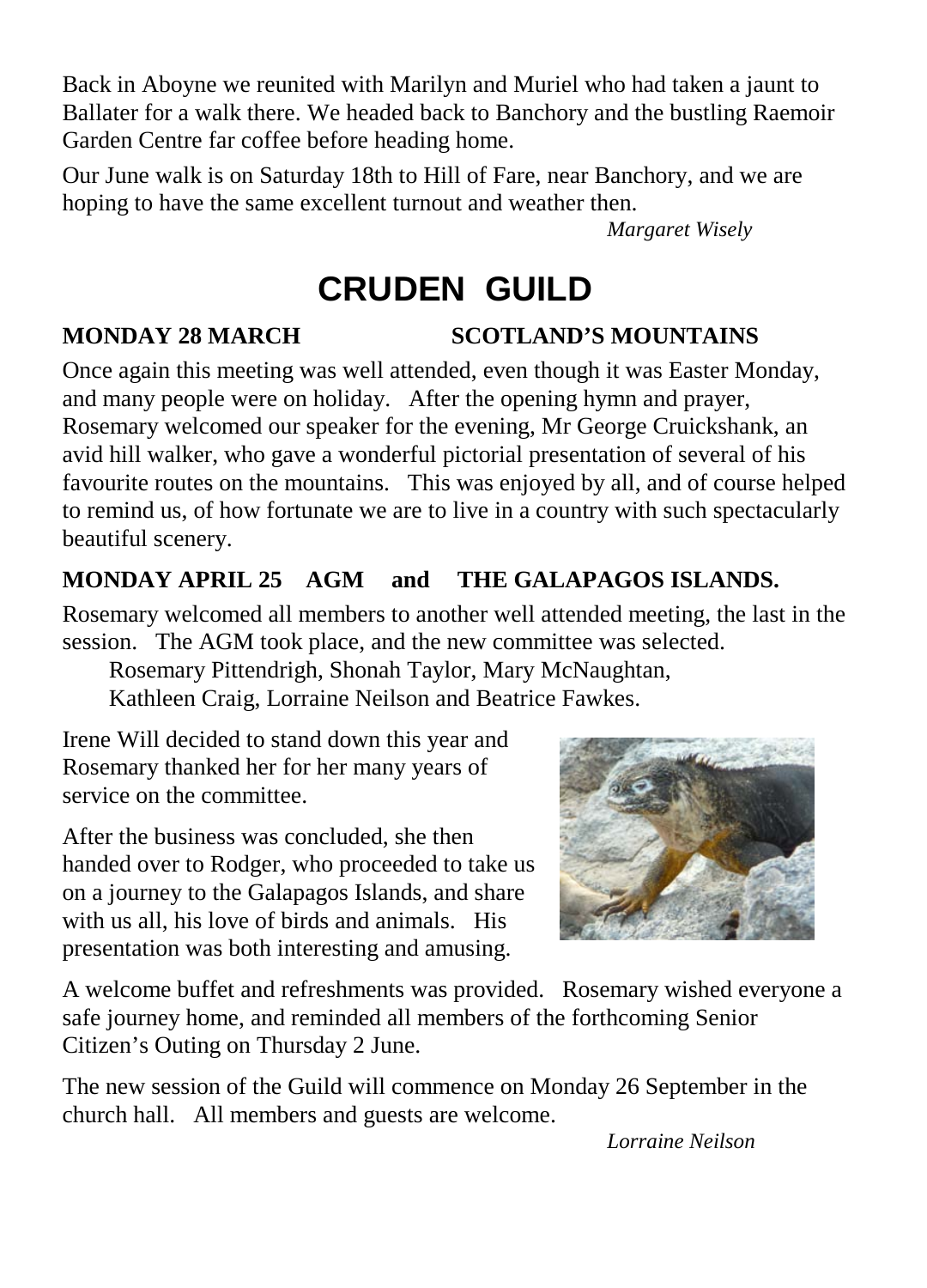# **GUILD SPONSORED WALK & SENIORS' OUTING**

The Guild would like to say a big thank you to all those who took part in the Sponsored Walk on 17 April in aid of the Senior Citizens' Outing and Guild Funds and also those who sponsored them. £1,014 has been raised so far.

This year the **Senior Citizens Outing** is going to Touched by Scotland, Oyne followed by high tea at Buchan Hotel, Ellon on Thursday 2 June. An invitation is extended to all senior citizens who are church members.

A bus will pick up in Cruden Bay at 12.30 pm and Hatton at 1 pm. Due to the high cost of buses, we want to know numbers in advance. If you would like to come please can you notify any Guild Committee Member – Kathleen Craig, Rosemary Pittendrigh, Shonah Taylor, Irene Will, Lorraine Neilson.

# **WATCH AND TALK GROUP**

The meeting on 4th April brought to an end a most enjoyable winter session when the subjects covered by the DVD's ranged from Women in the Bible to the Teachings of Paul and included Robert Esson's introduction to his involvement with the Mission Aviation Fellowship.

We are grateful to Beatrice and Allan Fawkes for recording the programmes for us, to Jenny for the excellent reports she writes for the Bulletin and also for the cakes a number of our members have provided for us to enjoy, when celebrating three important birthdays.

We want to give a very special thank you to Marilyn Samways for the generosity with which she hosts each meeting and for arranging our end of session lunch at Buchan Braes.

*Annette Garden*

Last month's Bulletin mentioned the possibility of a pilgrimage to the holy sites in Israel. Another possibility is to travel in the footsteps of St Paul by touring the sites of the first Christian churches in Turkey (Ephesus etc.). Anyone interested in this pilgrimage is invited to let the Minister know.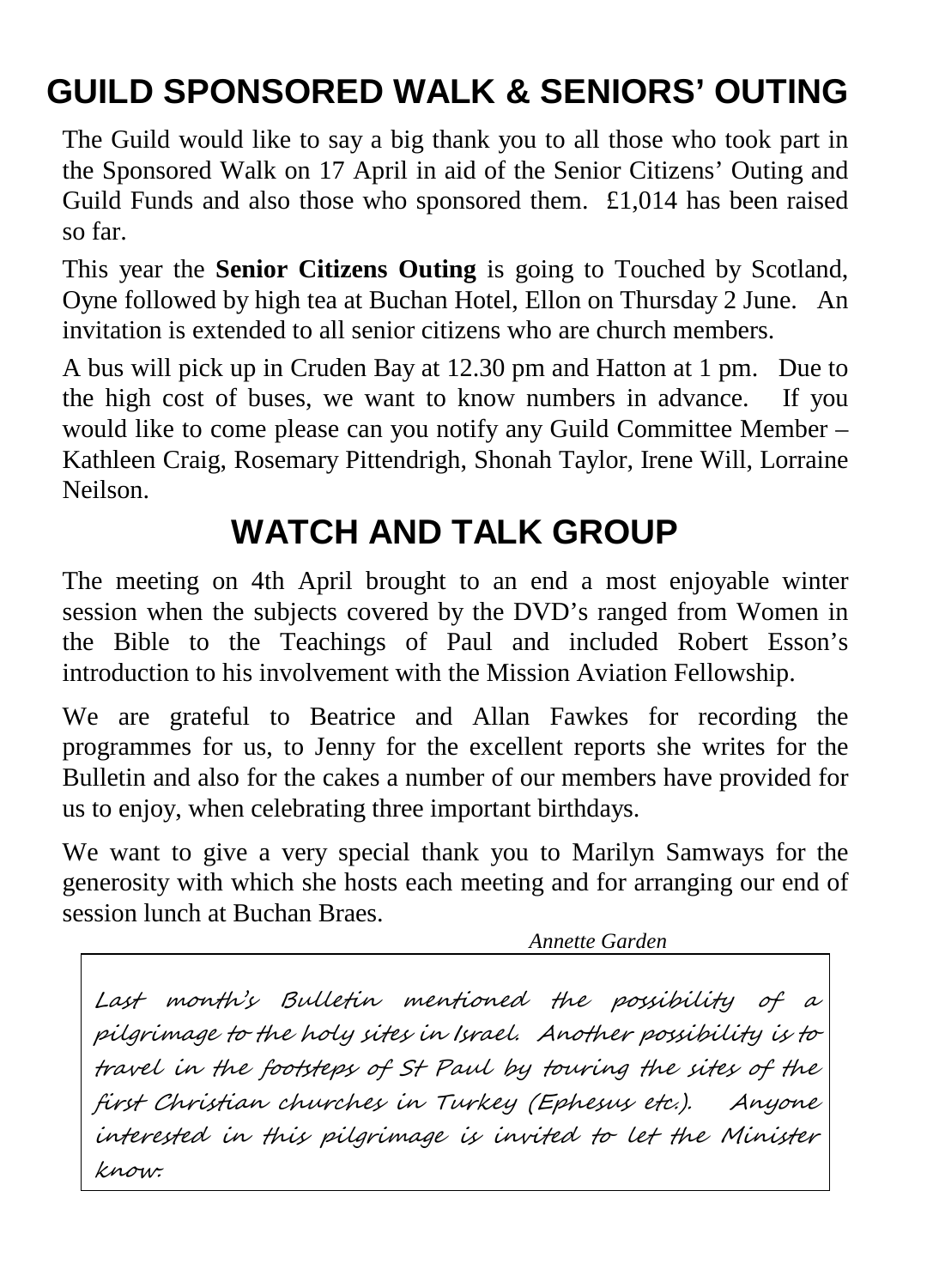# **CHURCH FUNDRAISING**

IN AID OF THE CRUDEN OLD CHURCH PROPERTY PROJECT TO REPLACE WINDOWS AND DO OTHER RECOMMENDED WORK





**NOTE CARD**  As part of fundraising for Cruden Church Windows Project a notecard has been produced featuring a photograph of the view through one of the windows in the Church. Attractively presented, the card will be available at the beginning of June priced £1.50 for 1 and £5 for 4.